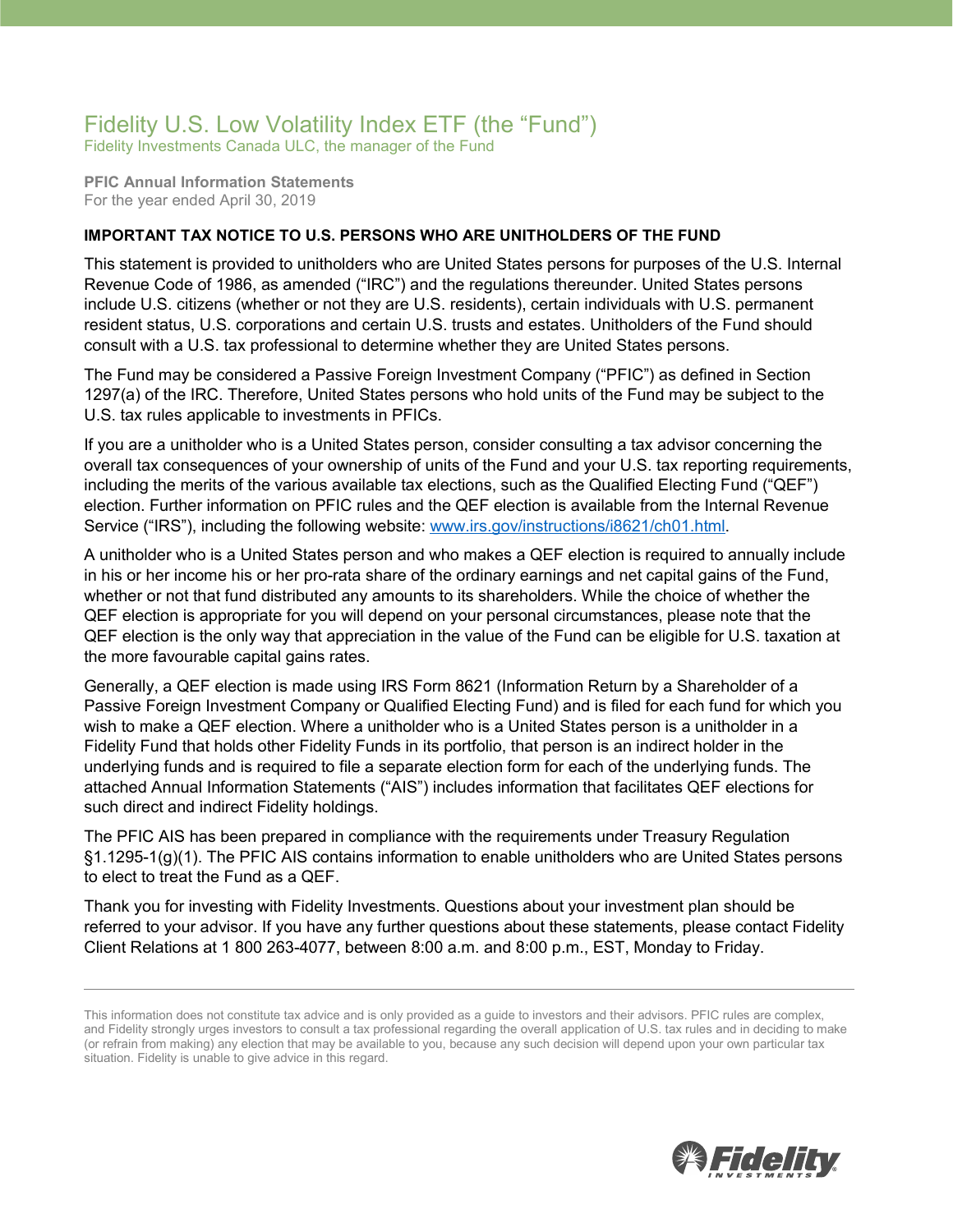## Fidelity U.S. Low Volatility Index ETF

**PFIC Annual Information Statements (US\$)** For the Fund's PFIC taxation year ended April 30, 2019

- 1. This Information Statement applies to the PFIC taxation year of Fidelity U.S. Low Volatility Index ETF (the "Fund") commencing on January 24, 2019 and ending on April 30, 2019.
- 2. The per-unit, per-day amounts of ordinary earnings and net capital gains for each class or series, as applicable, of the Fund and its lower tiered fund(s), as applicable, for the period specified in paragraph (1) are as follows:

| <b>FIDELITY FUND HELD</b>                 | <b>ORDINARY</b>    | <b>NET CAPITAL</b> | <b>CASH</b>             | <b>PROPERTY</b>         |
|-------------------------------------------|--------------------|--------------------|-------------------------|-------------------------|
| <b>DIRECTLY</b>                           | <b>EARNINGS \$</b> | <b>GAIN \$</b>     | <b>DISTRIBUTIONS \$</b> | <b>DISTRIBUTIONS \$</b> |
| Fidelity U.S. Low Volatility<br>Index ETF | 0.0033             | 0.0000             | 0.0000                  | 0.0000                  |

To determine your pro-rata share of the amounts above, multiply the amounts by the number of units of each class or series, as applicable, of units of the Fund you held during the year. Here is an example to illustrate the calculation using the per-unit, per-day factors:

You own 100 units of Fund A from the period January 1, 2019, through June 30, 2019. You purchased an additional 100 units of Fund A on July 1, 2019. You did not sell any units of the Fund at any time during the year.

The Fund's ordinary earnings were \$0.001 per unit, per day.

Result: Your ordinary earnings for 2019 are (\$0.001 \* 181 days \* 100) + (\$0.001 \*184 days\* 200) = \$54.90.